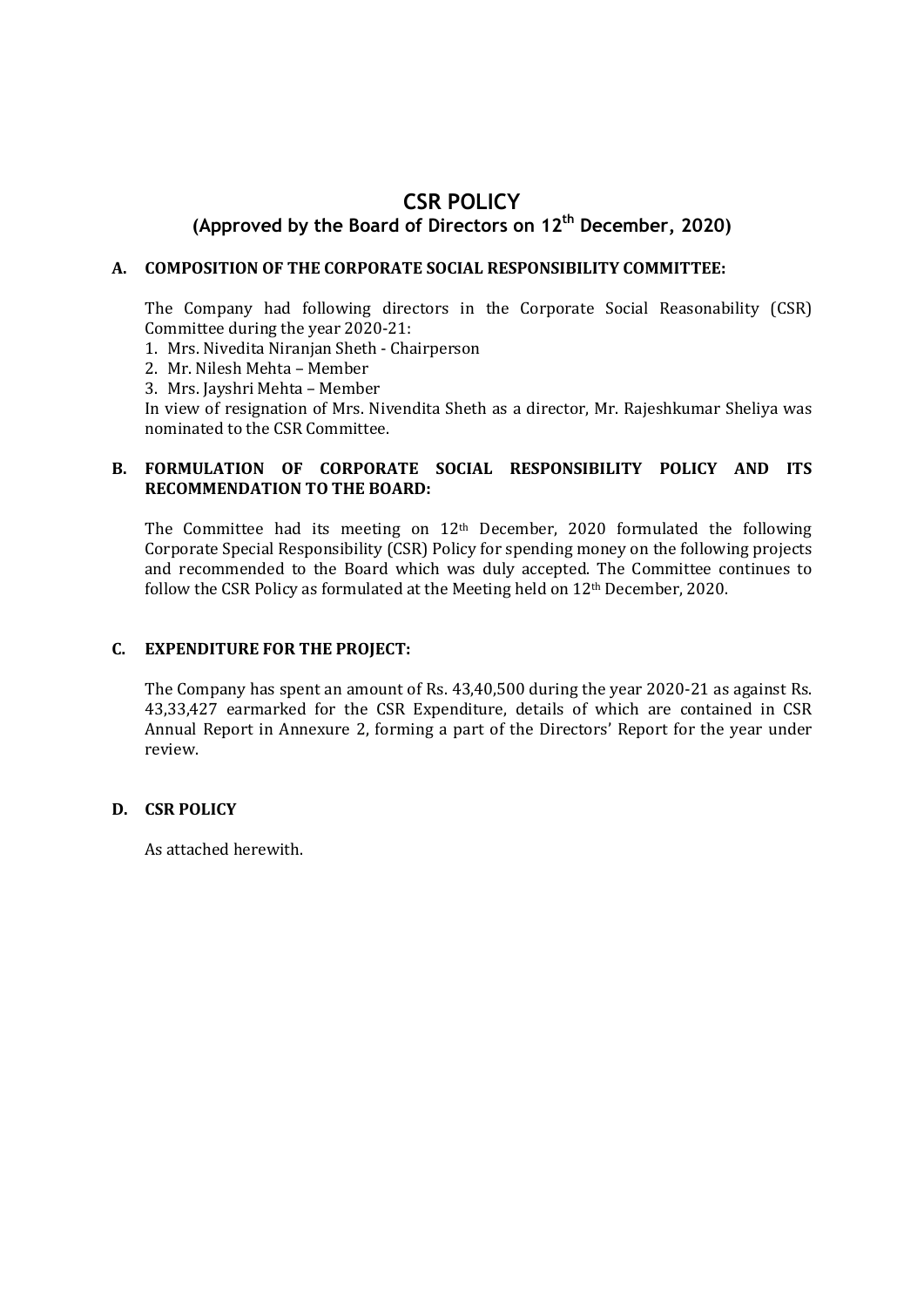# PREMIER MEDICAL CORPORATION PRIVATE LIMITED **CSR Policy FY- 2020-21**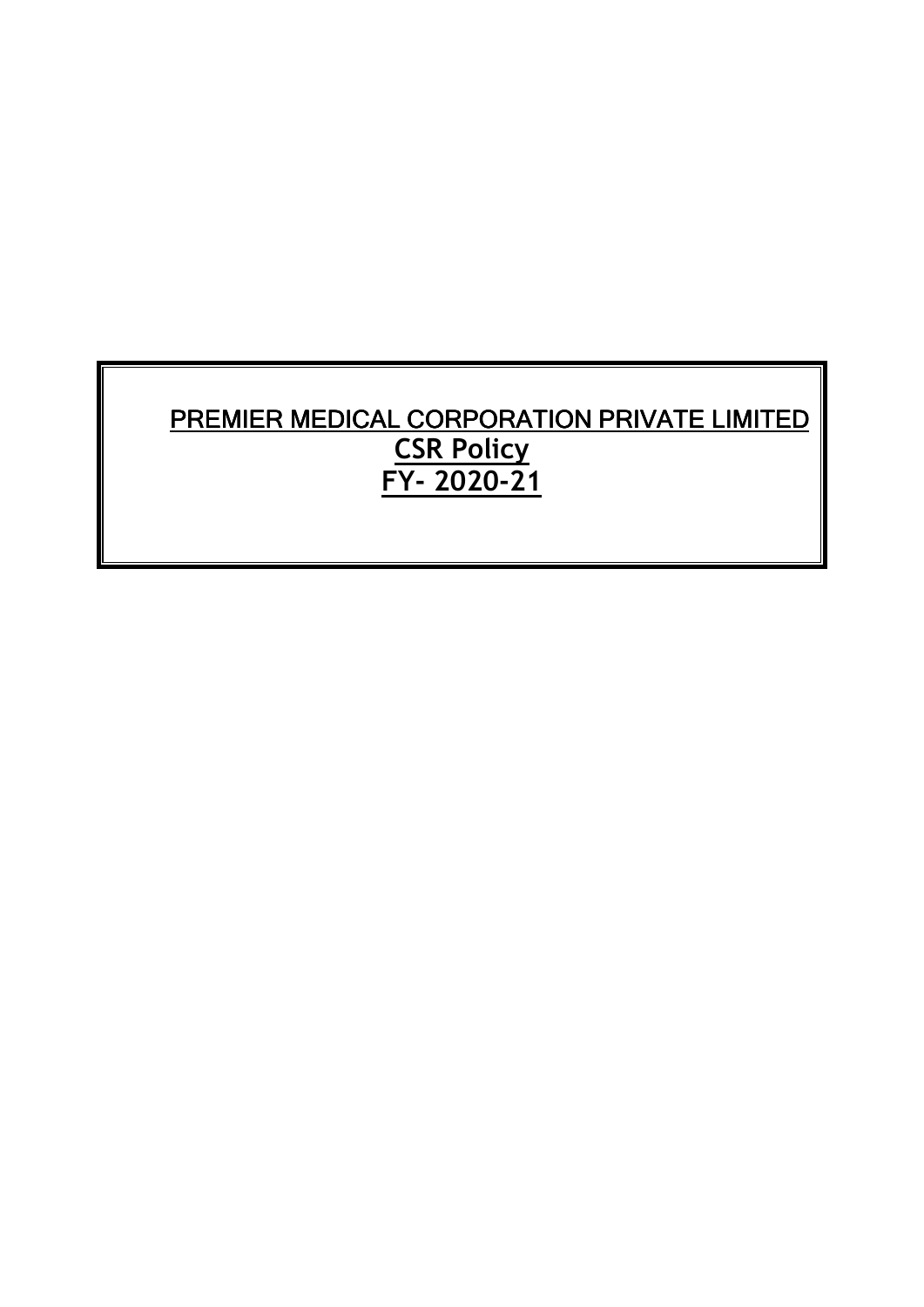# **Committee Meetings:**

The committee has examined the applicability of section 135 of the Companies Act, 2013 and the Companies (Corporate Social Responsibility) Rules, 2014 under which the Company is liable to form a CSR committee to frame the CSR policy and apply the same on the Company.

In furtherance to the said applicability of the section and as per the mandate of the law, Mr. Rajeshkumar G. Sheliya (DIN 09275854), Mr. Nilesh Mehta (DIN 01676668) and Ms. Jayshri Mehta (DIN 00605484) have been appointed as the members of the CSR committee and are held responsible to:

- a. Formulate and recommend to the Board, a Corporate Social Responsibility Policy which shall indicate the activities to be undertaken by the company as specified in Schedule VII; (**Schedule VII is mentioned below**)
- b. Recommend the amount of expenditure to be incurred on the activities referred to in clause (*a*); and
- c. Monitor the Corporate Social Responsibility Policy of the company from time to time.

It is hereby concluded that the said CSR policy is required to be approved at the board meeting as per section 135 and the Companies (Corporate Social Responsibility) Rules, 2014.

#### **Members** (2020-21):

- 1. Mrs. Nivedita Niranjan Sheth
- 2. Mr. Nilesh Mehta
- 3. Mrs. Jayshri Mehta

In view of resignation of Mrs. Nivedita Sheth as a director, Mr. Rajeshkumar Sheliya was nominated to the CSR Committee.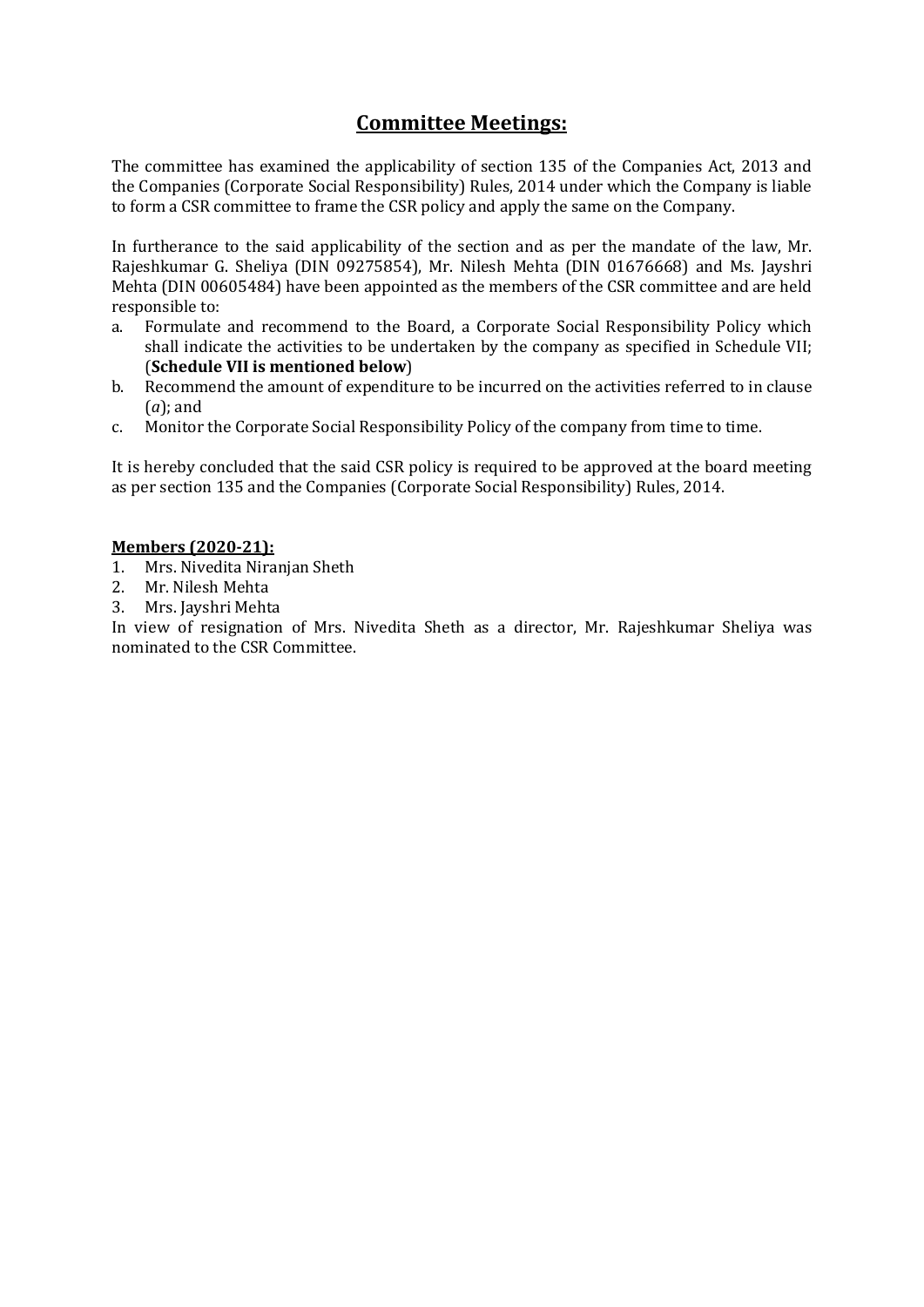# **CORPORATE SOCIAL RESPONSIBILITY POLICY** As per section 135 and the Companies (Corporate Social Responsibility) Rules, 2014 of Companies Act, 2013

#### **INTRODUCTION:**

With the applicability of section 135 of Companies Act, 2013, the board has examined the applicability on the Company and has found that since the company falls under the criteria of applicability of section 135, it is hereby decided to form a CSR policy for spending 2% of average net profit of preceding three financial years on the activities as mentioned in Schedule VII of the Companies Act, 2013. We believe that Company's CSR initiative would play a pivotal role in improving the lives of the communities and society at large. This would also enable us to fulfill our commitment to be socially responsible corporate citizen.

#### **OBJECTIVES:**

The main objective of Premier Medical Corporation Private Limited CSR policy is:

- 1. To lay down guidelines to make CSR a key business process for sustainable development of the society.
- 2. To directly/indirectly undertake projects/programs this will enhance the quality of life and economic well-being of the communities in and around our plant and society at large.
- 3. To generate goodwill and recognition among all stakeholders of the Company.

Further we recognize that we must integrate our business values and operations to meet the expectations of our stakeholders. They include customers, employees, investors, suppliers, the community and the environment.

- We recognize that our social, economic and environmental responsibilities to these stakeholders are integral to our business. We aim to demonstrate these responsibilities through our actions and within our corporate policies.
- We take seriously all feedback that we receive from our stakeholders and, where possible, maintain open dialogue to ensure that we fulfill the requirements outlined within this policy.
- We shall be open and honest in communicating our strategies, targets, performance and governance to our stakeholders in our continual commitment to sustainable development.
- The Director is responsible for the implementation of this policy and will make the necessary resources available to realize our corporate responsibilities. The responsibility for our performance on this policy rests with all employees throughout the company.
- We shall encourage suppliers and contractors to adopt responsible business policies and practices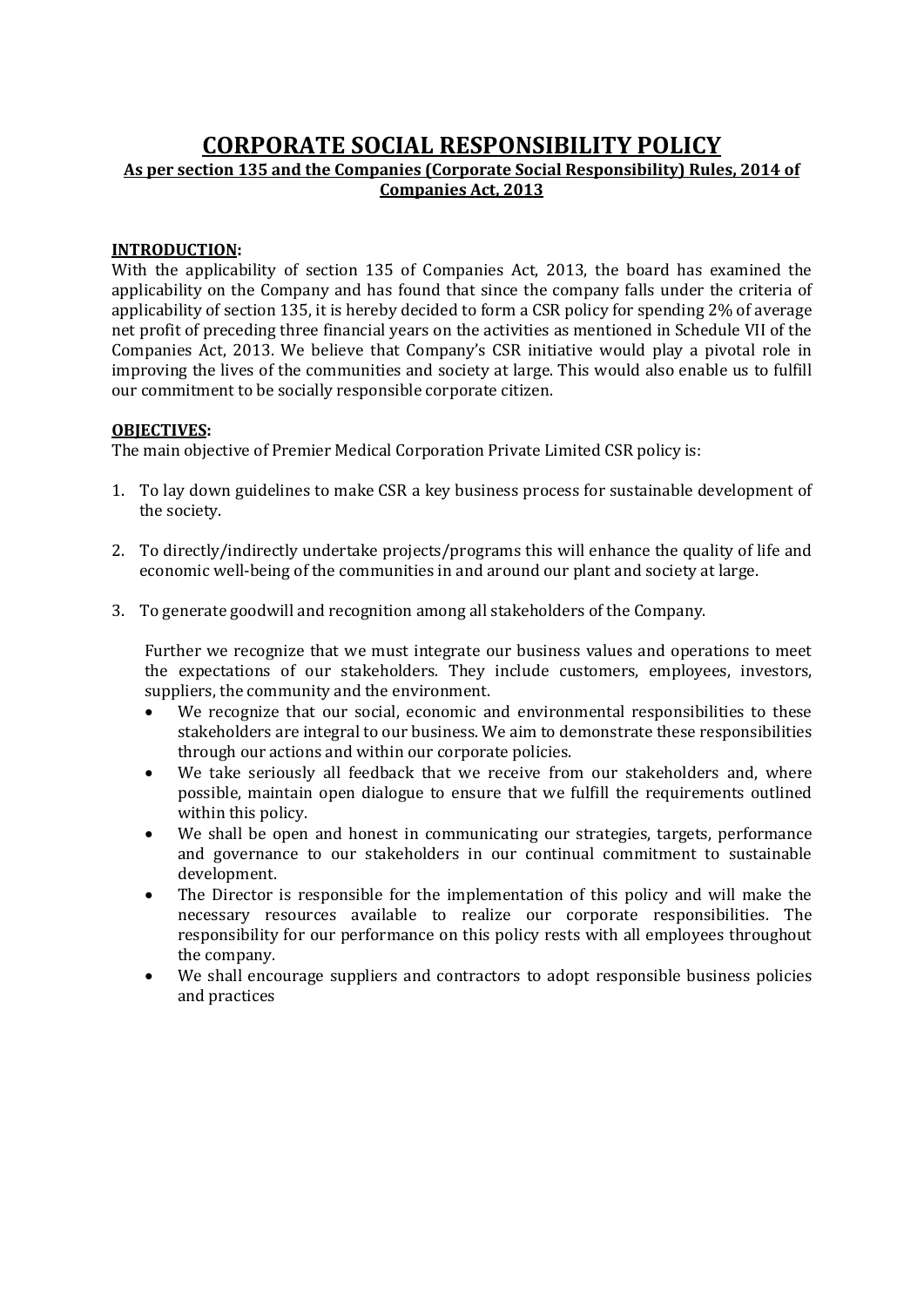#### **II. OUR RESPONSIBILITIES**

#### **A) Towards our communities**

We will involve communities surrounding our operations to bring about a positive change in their lives through holistic, sustainable and integrated development.

#### **B) Towards our Customers**

We will build gainful partnerships with the customers to understand their needs and provide right product and service solutions. We will adopt and actively encourage the best and fair business practices and shall endeavour to build solid bonds with them.

#### **C) Towards our Business Partners**

We will support our suppliers to cultivate ethical and fair business practices and give preference over other to those who demonstrate this.

#### **D) As a Corporate Citizen**

We reaffirm our commitment to conduct our business with environmental accountability. We will endeavour to adopt environment-friendly technologies and energy efficiency in our operations while continuously monitoring and reducing emissions.

#### **E) Responsibilities toward our Employees**

We will foster a work culture with high ethical principles and standards and encourage our employees to perform with total integrity, commitment and ownership. We will do all we can to support their professional growth and recognize high achievers.

We will continue to raise the bar of our standards and guidelines. We recognize that our employees and contractors deserve to work in safe and healthy work environment and will make it our responsibility to ensure zero harm to people.

#### **III. CSR mainstay**

CSR activities at Premier Medical Corporation Private Limited shall be carried out through Contribution / donation made to such other Organization / Institutions as may be permitted under the applicable laws from time to time or directly by the Company for fulfilling its responsibilities towards various stakeholders.

#### **IV. CSR Activities: -**

The scope of the CSR activities of the Company will cover the following areas but not limited to the same and may extend to other specific projects/ programs as permitted under the law from time to time.

| Sr.<br>No. | <b>Area</b>                                                                             | <b>Activities/Initiatives/Programs</b><br>proposed to be taken                                                           |
|------------|-----------------------------------------------------------------------------------------|--------------------------------------------------------------------------------------------------------------------------|
| 1a.        | Eradicating<br>and l<br>poverty<br>hunger,<br>malnutrition                              | Agro Based livelihoods, Better Cotton<br>Initiatives, Agriculture<br>Development,<br>Krishi Vigyan Kendra.               |
| $1b$ .     | Promoting health care including preventive<br>healthcare and sanitation                 | Development<br>Health<br>Sanitation<br>and<br>programs, medical camps, programs for<br>HIV Aids etc.                     |
| 1c.        | Providing safe drinking water including<br>contribution towards "Swacch Bharat<br>Kosh" | Drinking water programs, construction of<br>check dams, dykes, ponds, links, channels,<br>wells and water storage tanks. |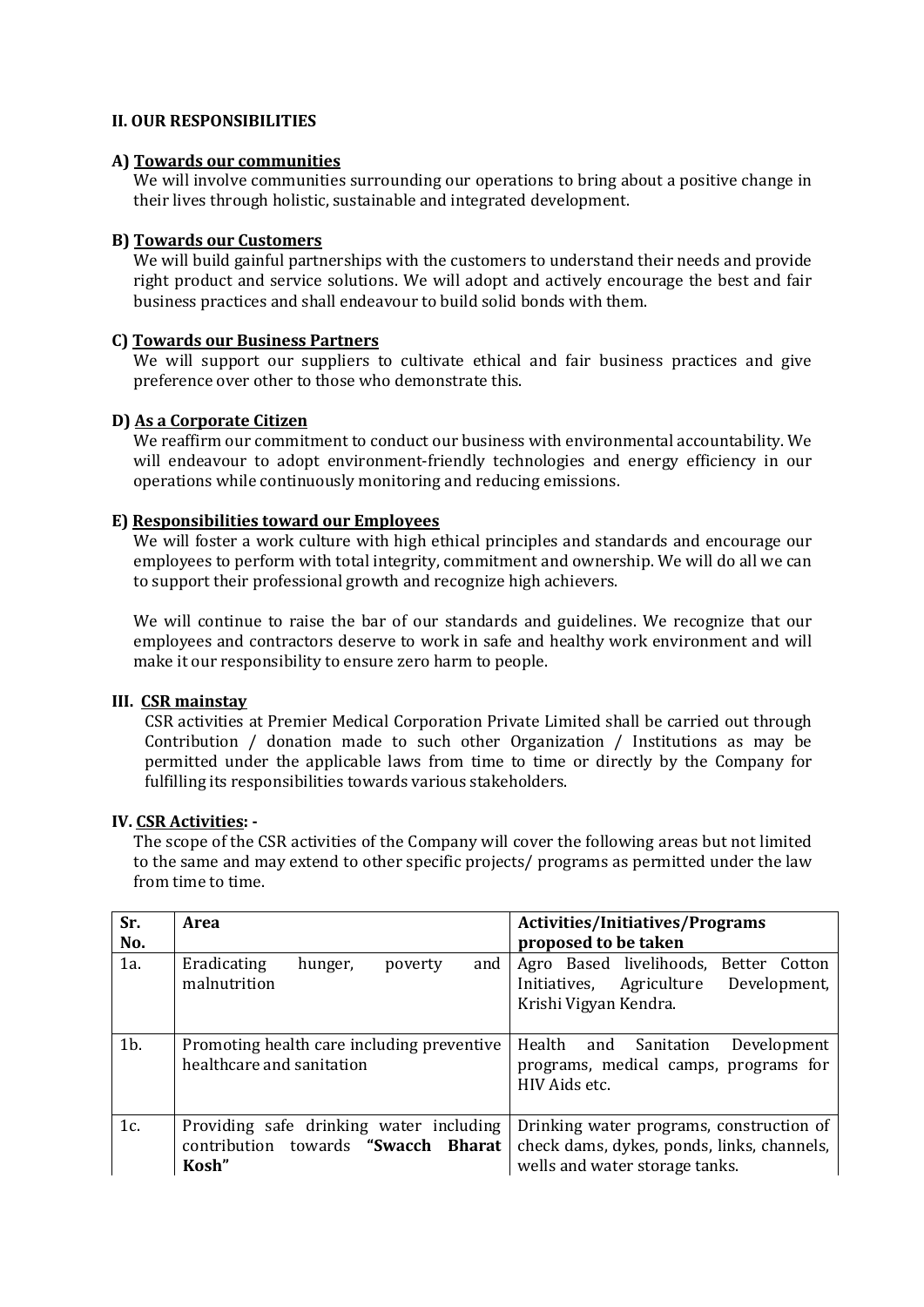| $\overline{2}$ | Promoting education, including special<br>education and employment enhancing<br>vocation skills especially among children,<br>women, elderly, and the differently able<br>and livelihood enhancement projects;                                                                                                                                               | Construction and running of schools and<br>libraries, vocational training and special<br>education institutes, providing financial<br>assistance and scholarships for higher<br>education. Undertaking and skills and<br>entrepreneurship programs.                                                                                       |
|----------------|--------------------------------------------------------------------------------------------------------------------------------------------------------------------------------------------------------------------------------------------------------------------------------------------------------------------------------------------------------------|-------------------------------------------------------------------------------------------------------------------------------------------------------------------------------------------------------------------------------------------------------------------------------------------------------------------------------------------|
| 3              | Women Empowerment and Facilities for<br><b>Senior Citizens</b>                                                                                                                                                                                                                                                                                               | Setting up centers and institutions for<br>women & senior citizenship.                                                                                                                                                                                                                                                                    |
|                |                                                                                                                                                                                                                                                                                                                                                              | Promoting SHGs (Self Help<br>Groups)<br>amongst women for undertaking income<br>generating activities.                                                                                                                                                                                                                                    |
| 4.             | environmental<br>Ensuring<br>sustainability,<br>ecological balance, protection of flora and<br>animal welfare,<br>agro<br>forestry,<br>fauna,<br>conservation of natural resources and<br>maintaining quality of soil, air and water<br>including contribution to the "Clean Ganga<br>Fund" set up by Central Government for<br>rejuvenation of river Ganga; | Horticulture<br>plantation,<br>farm<br>agro<br>forestry, afforestation, projects on non-<br>conventional<br>energy (biogas),<br>animal<br>husbandry programs, forest conservation<br>projects, water resource management and<br>soil<br>conservation,<br>promoting<br>micro-<br>irrigation etc.                                           |
| 5.             | Promotion and protection of art & culture                                                                                                                                                                                                                                                                                                                    | Protection of national heritage, art and<br>culture including restoration of buildings<br>and sites of historical importance and<br>works of art; setting up public libraries;<br>promotion and development of traditional<br>arts and handicrafts;                                                                                       |
| 6.             | Measures for the benefit of armed forces<br>widows<br>their<br>veterans,<br>and<br>war<br>dependents;                                                                                                                                                                                                                                                        | Activities/programs for benefit of armed<br>forces and families.                                                                                                                                                                                                                                                                          |
| 7.             | Training to promote rural sports, nationally<br>recognized sports, paralympic sports and<br>Olympic sports;                                                                                                                                                                                                                                                  | Projects/programs<br>promoting<br>various<br>sports activities.                                                                                                                                                                                                                                                                           |
| 8.             | Contributions<br>funds<br>provided<br>or<br>to<br>technology incubators located within<br>academic institutions which are approved<br>by the Central Government or State<br>Government or Public Sector Undertaking<br>or any agency of the Central Government or<br>State Government;                                                                       | Projects/programs for the development<br>and upgrading of technology.                                                                                                                                                                                                                                                                     |
| 9.             | Contribution/Financial Assistance                                                                                                                                                                                                                                                                                                                            | Contribution to Prime Minister's National<br>Relief Fund, Prime Minister's Citizen<br>Assistance and Relief in Emergency<br>Situations Fund (PM CARES Fund) or any<br>other fund set up by the Central<br>for<br>Government<br>socio-<br>economic<br>development and relief and welfare of the<br>Scheduled Castes, the Scheduled Tribes, |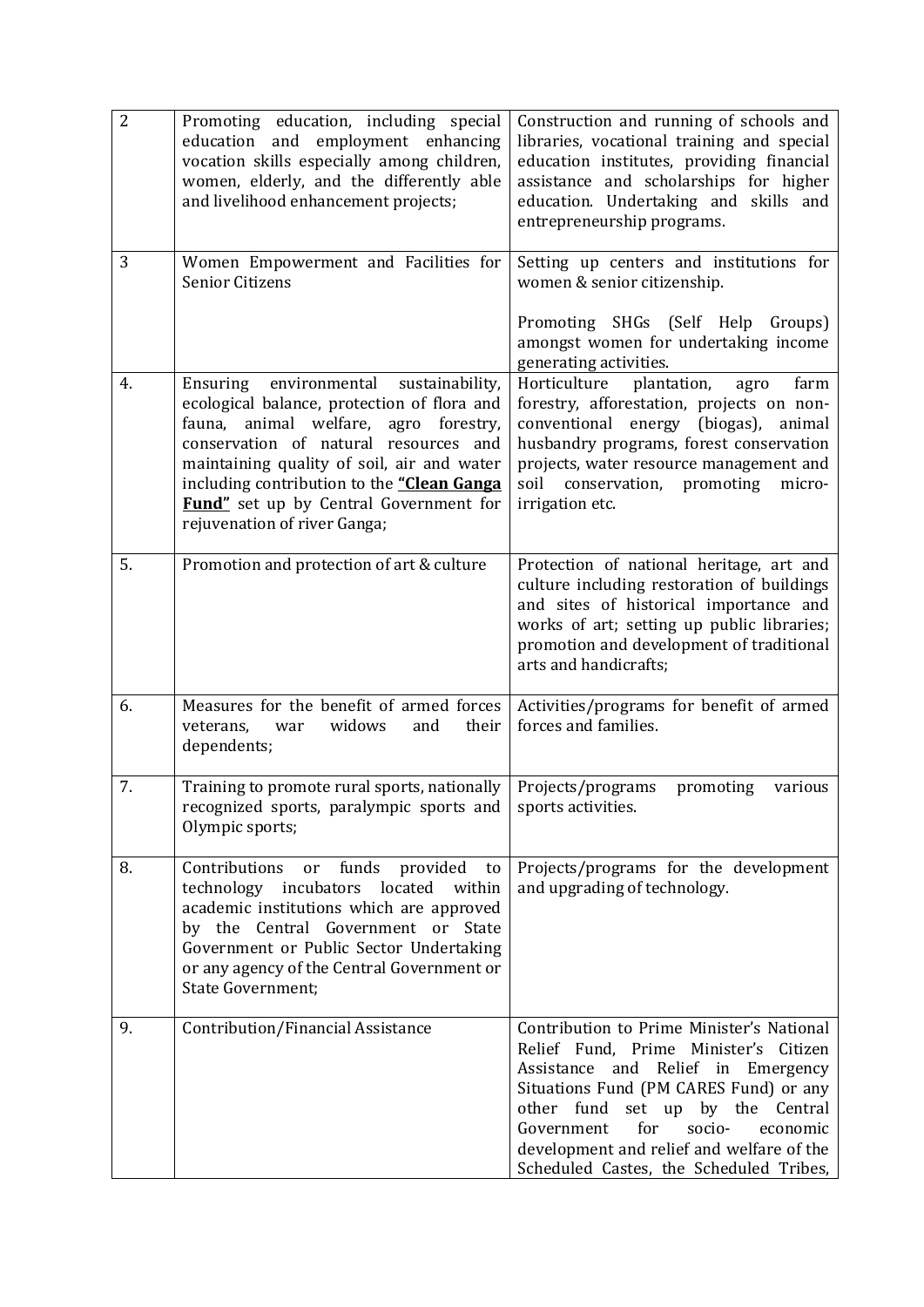|     |                                                                                                                                                                                                                                                                                                                                                                                                                                                                                                                                                                                                                                                                                                                                                                 | other backward classes, minorities and<br>women.                                                                                                          |
|-----|-----------------------------------------------------------------------------------------------------------------------------------------------------------------------------------------------------------------------------------------------------------------------------------------------------------------------------------------------------------------------------------------------------------------------------------------------------------------------------------------------------------------------------------------------------------------------------------------------------------------------------------------------------------------------------------------------------------------------------------------------------------------|-----------------------------------------------------------------------------------------------------------------------------------------------------------|
| 10. | public<br>Contributions<br>funded<br>to<br>Universities; Indian Institute of Technology<br>National Laboratories<br>(IIIs);<br>and<br>bodies established under<br>autonomous<br>Department of Atomic Energy (DAE);<br>Department of Biotechnology (DBT);<br>Department of Science and Technology<br>(DST); Department of Pharmaceuticals;<br>Ministry of Ayurveda, Yoga<br>and<br>Naturopathy, Unani,<br>Siddha<br>and<br>Homoeopathy (AYUSH);<br>Ministry<br>of<br>Electronics and Information Technology<br>and other bodies, namely Defense Research<br>and Development Organisation (DRDO);<br>Indian Council of Agricultural Research<br>(ICAR); Indian Council of Medical Research<br>(ICMR) and Council of Scientific and<br>Industrial Research (CSIR), | Projects engaged in conducting research<br>in science, technology, engineering and<br>medicine aimed at promoting Sustainable<br>Development Goals (SDGs) |
| 11. | Rural development projects                                                                                                                                                                                                                                                                                                                                                                                                                                                                                                                                                                                                                                                                                                                                      | infrastructure<br>Rural<br>projects<br>and<br>agriculture development programs<br>and<br>projects.                                                        |
| 12. | Slum Area Development                                                                                                                                                                                                                                                                                                                                                                                                                                                                                                                                                                                                                                                                                                                                           | Slum Area Development and such other<br>activities as may be prescribed by the<br>Ministry from time to time.                                             |

## **V.** Exclusion from CSR

The following activity shall not form part of the CSR activities of the Company:-

- 1. The activities undertaken in pursuance of normal course of business of a company.
- 2. CSR projects/programs or activities that benefit only the employees of the Company and their families.
- 3. Any contribution directly/indirectly to political party or any funds directed towards political parties or political causes.
- 4. Any CSR projects/programs or activities undertaken outside India.

#### **VI. CSR Committee**

CSR Committee shall be formed as per the applicable laws and the committee shall be responsible for the implementation/monitoring and review of this policy and various projects/activities undertaken under the policy. The CSR Committee shall submit periodical reports to the board of directors.

#### **VII. CSR Spend/Sources of Funding**

The committee shall endeavour to spend atleast 2% of the average net profit during the preceding 3 financial years on CSR activities as enumerated above. The allocation of the fund shall be made as follows:-

The amount sanctioned by the Board of Premier Medical Corporation Private Limited will have to be utilized for the projects/programs as specified by the CSR committees of Premier Medical Corporation Private Limited. The unspent amount, if any, at the close of the Financial year shall be retained and shall be spent only on specified projects/programs.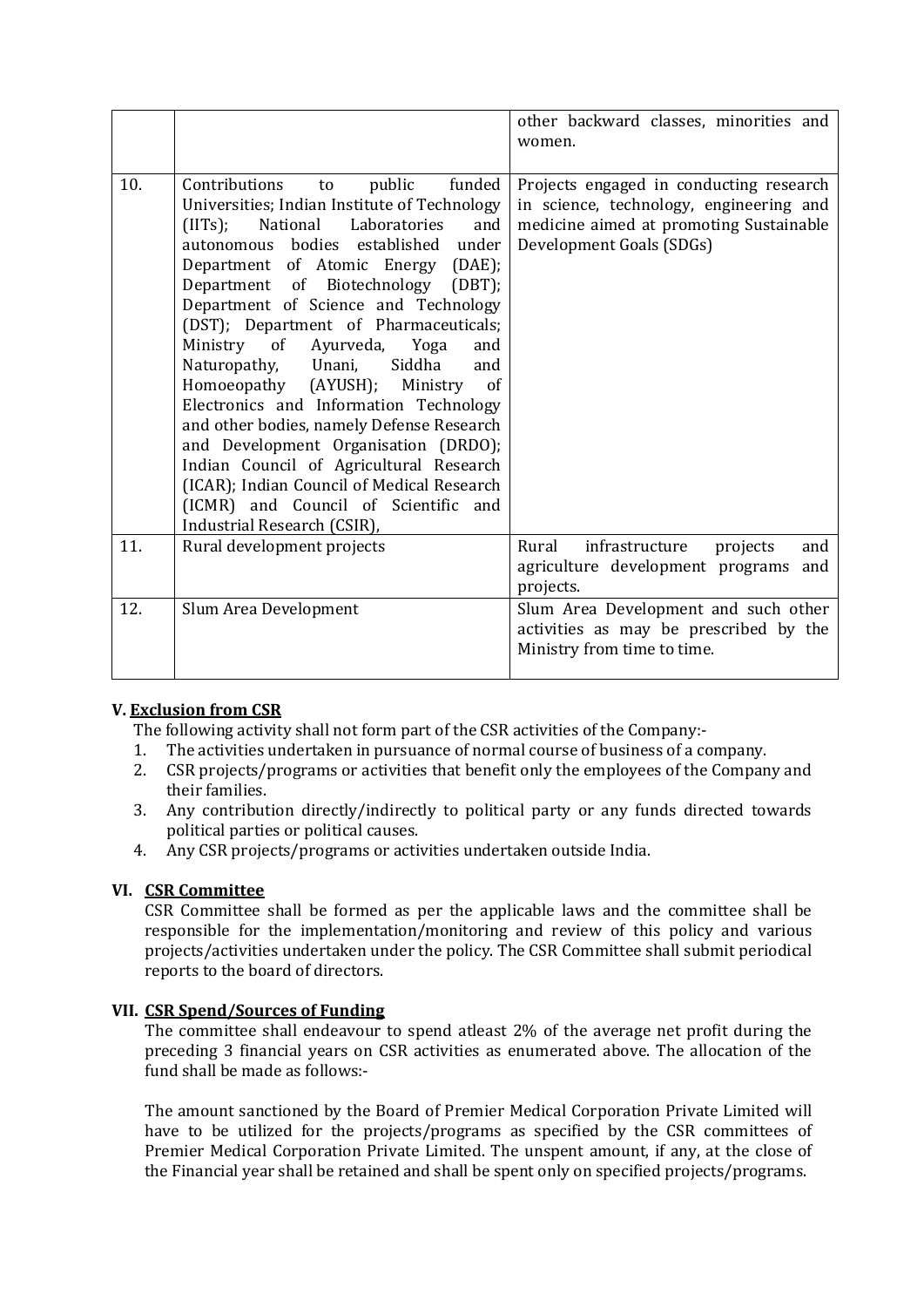Any surplus arising out of the contribution made for CSR Activities shall not form part of the business profit of the Company and redeployed for such activities.

#### **VIII. Implementation**

Project /programs covered under CSR activities shall be implemented by the Committee:

The CSR committees of respective companies should be in a position to evaluate and report the progress of such projects/programs.

The time period/duration of each project/programs shall depend on its nature, extend of coverage and intended impact of such activity.

#### **IX.** Monitoring & Reporting

The CSR Committee will be responsible for the monitoring CSR activities and report to the Board from time to time.

The CSR Committee has the powers to:

- 1. Seek monitoring and implementation report from the Organization receiving funds.
- 2. Delegate a designated company official to co-ordinate with the Organization receiving funds to inspect the activities undertaken and ensure information in a timely manner.

The following processes will be followed:

#### (a) **Activities and Budget**

The activities and budgets for CSR will be presented in detail to the Committee for the following:

Additionally, the Committee may empower the CFO or any other official to spend such amount as they think appropriate for some other strategic CSR contingencies that may arise during any financial year. The amount spent as above shall be put up for ratification of the Committee at its next meeting and shall report to the Board accordingly.

#### (b) **Continuous Monitoring**

- 1. The Committee Members will receive in a prescribed format, a quarterly report of CSR spend;
- 2. A presentation on the progress of the CSR projects / activities will be made to the Committee by the CSR Executives at the Committee meetings held from time to time;
- 3. An annual presentation will be made to the Committee which will also includes the details of the projects / activities planned for the next year and its respective budgets

The Board of Directors of Premier Medical Corporation Private Limited shall review the implementation of CSR every six months.